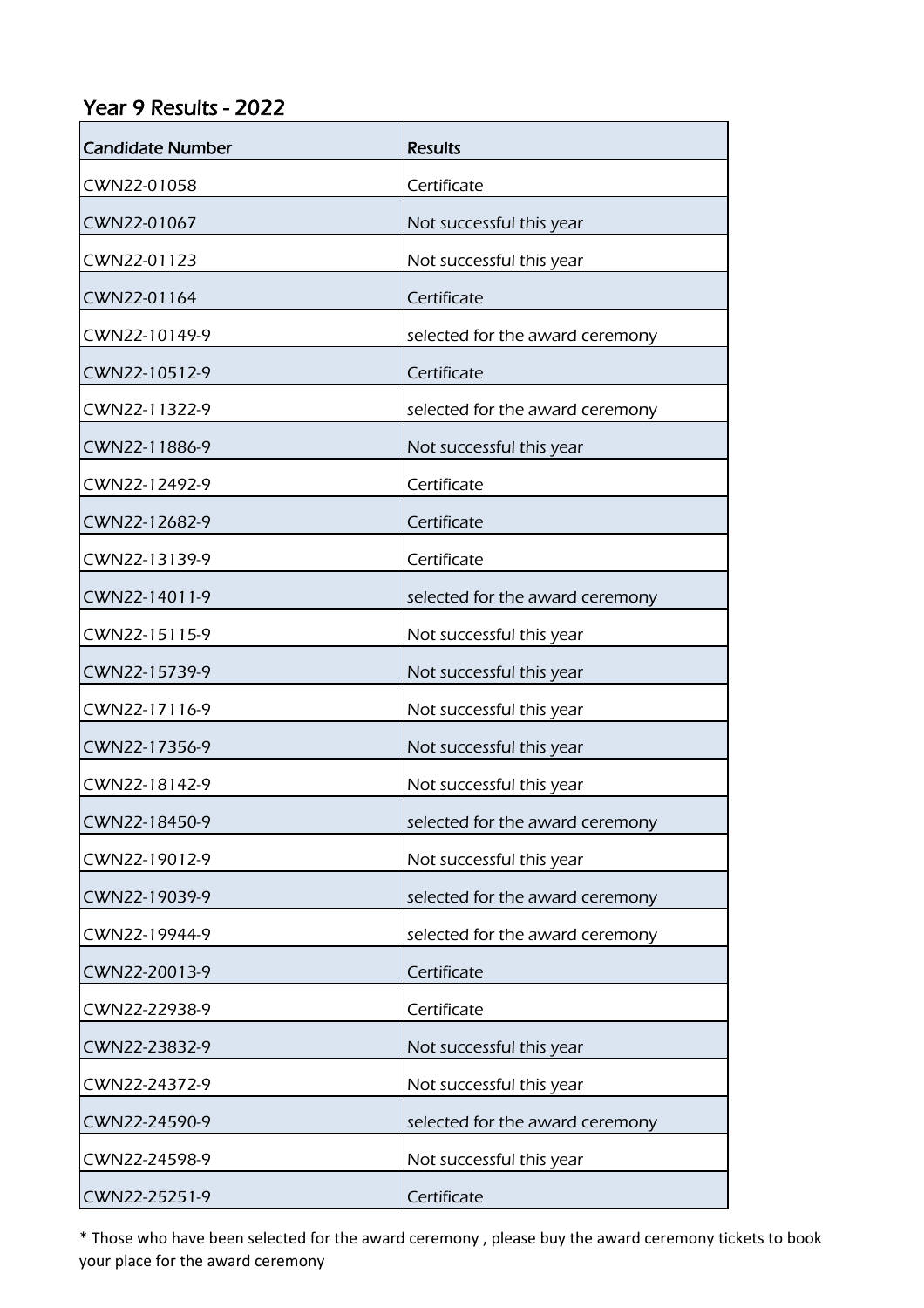| <b>Candidate Number</b> | <b>Results</b>                  |
|-------------------------|---------------------------------|
| CWN22-25286-9           | Not successful this year        |
| CWN22-27391-9           | selected for the award ceremony |
| CWN22-29584-9           | selected for the award ceremony |
| CWN22-29642-9           | selected for the award ceremony |
| CWN22-30112-9           | Certificate                     |
| CWN22-31449-9           | selected for the award ceremony |
| CWN22-31762-9           | Certificate                     |
| CWN22-31869-9           | Not successful this year        |
| CWN22-32936-9           | Not successful this year        |
| CWN22-34066-9           | Certificate                     |
| CWN22-35209-9           | selected for the award ceremony |
| CWN22-35511-9           | Certificate                     |
| CWN22-36177-9           | Certificate                     |
| CWN22-36253-9           | Not successful this year        |
| CWN22-36705-9           | selected for the award ceremony |
| CWN22-36910-9           | Not successful this year        |
| CWN22-37153-9           | selected for the award ceremony |
| CWN22-37477-9           | Certificate                     |
| CWN22-37835-9           | selected for the award ceremony |
| CWN22-37855-9           | selected for the award ceremony |
| CWN22-38283-9           | Certificate                     |
| CWN22-38371-9           | Not successful this year        |
| CWN22-39601-9           | Not successful this year        |
| CWN22-39707-9           | selected for the award ceremony |
| CWN22-40149-9           | selected for the award ceremony |
| CWN22-40524-9           | selected for the award ceremony |
| CWN22-40850-9           | Certificate                     |
| CWN22-40879-9           | selected for the award ceremony |
| CWN22-40924-9           | Not successful this year        |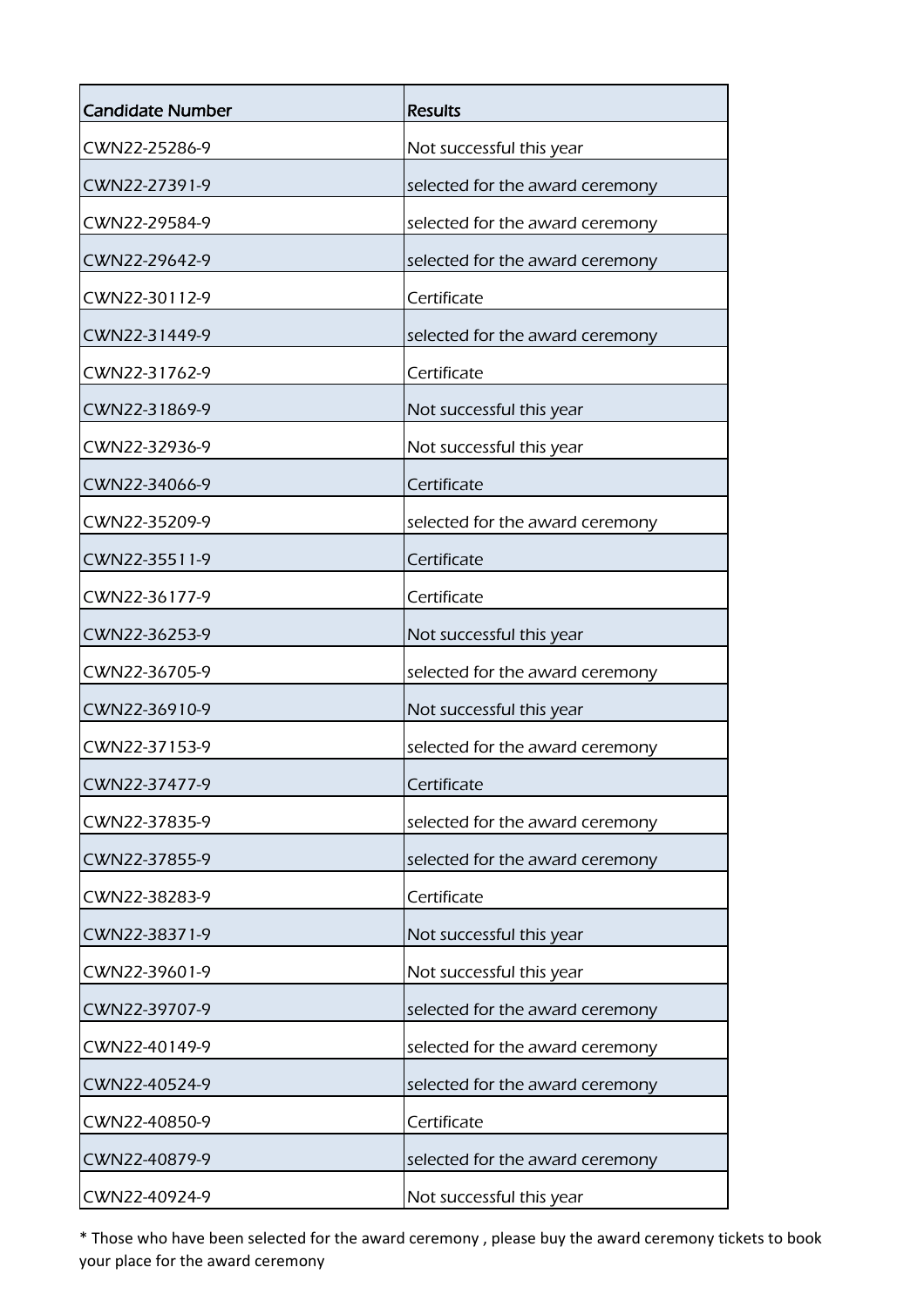| <b>Candidate Number</b> | <b>Results</b>                  |
|-------------------------|---------------------------------|
| CWN22-41466-9           | selected for the award ceremony |
| CWN22-41590-9           | Not successful this year        |
| CWN22-42376-9           | Certificate                     |
| CWN22-42930-9           | selected for the award ceremony |
| CWN22-43592-9           | Certificate                     |
| CWN22-43683-9           | Certificate                     |
| CWN22-45179-9           | Certificate                     |
| CWN22-45274-9           | selected for the award ceremony |
| CWN22-47839-9           | Not successful this year        |
| CWN22-48115-9           | Not successful this year        |
| CWN22-48257-9           | Certificate                     |
| CWN22-48285-9           | Certificate                     |
| CWN22-48711-9           | Not successful this year        |
| CWN22-50150-9           | selected for the award ceremony |
| CWN22-51370-9           | Not successful this year        |
| CWN22-51576-9           | selected for the award ceremony |
| CWN22-53191-9           | Not successful this year        |
| CWN22-53749-9           | Not successful this year        |
| CWN22-53858-9           | Not successful this year        |
| CWN22-54927-9           | Not successful this year        |
| CWN22-55286-9           | selected for the award ceremony |
| CWN22-55468-9           | selected for the award ceremony |
| CWN22-55737-9           | selected for the award ceremony |
| CWN22-55757-9           | selected for the award ceremony |
| CWN22-56024-9           | Not successful this year        |
| CWN22-56233-9           | Not successful this year        |
| CWN22-56605-9           | Not successful this year        |
| CWN22-56772-9           | selected for the award ceremony |
| CWN22-57406-9           | Certificate                     |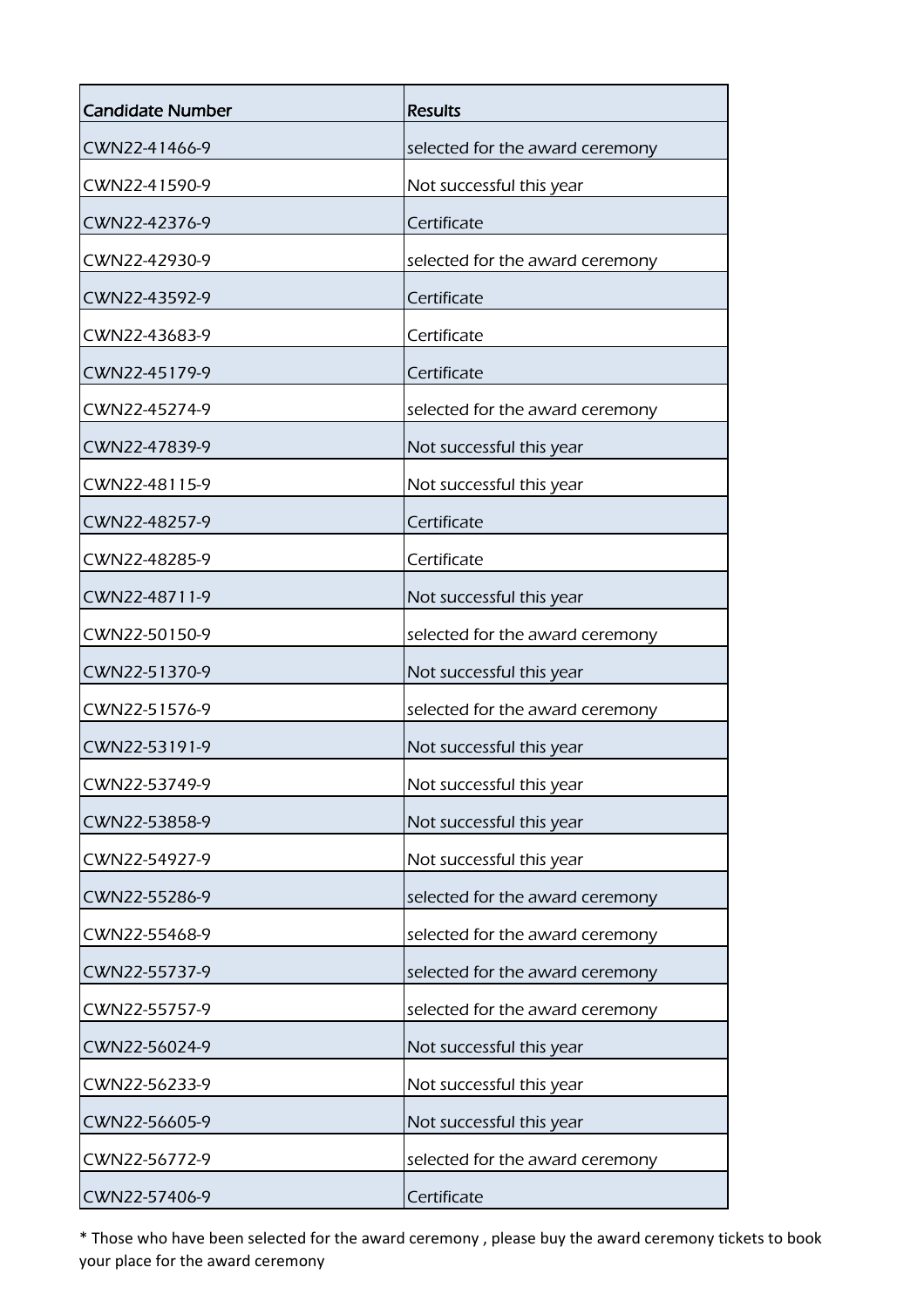| <b>Candidate Number</b> | <b>Results</b>                  |
|-------------------------|---------------------------------|
| CWN22-58694-9           | selected for the award ceremony |
| CWN22-58815-9           | Not successful this year        |
| CWN22-59406-9           | Certificate                     |
| CWN22-59597-9           | selected for the award ceremony |
| CWN22-60169-9           | selected for the award ceremony |
| CWN22-60410-9           | Not successful this year        |
| CWN22-60577-9           | selected for the award ceremony |
| CWN22-60650-9           | Certificate                     |
| CWN22-61011-9           | selected for the award ceremony |
| CWN22-61205-9           | Certificate                     |
| CWN22-61943-9           | Not successful this year        |
| CWN22-62209-9           | selected for the award ceremony |
| CWN22-62211-9           | selected for the award ceremony |
| CWN22-63139-9           | Certificate                     |
| CWN22-63219-9           | Not successful this year        |
| CWN22-63720-9           | Not successful this year        |
| CWN22-64084-9           | selected for the award ceremony |
| CWN22-64839-9           | selected for the award ceremony |
| CWN22-64934-9           | selected for the award ceremony |
| CWN22-67481-9           | selected for the award ceremony |
| CWN22-67540-9           | Not successful this year        |
| CWN22-67635-9           | Not successful this year        |
| CWN22-67704-9           | selected for the award ceremony |
| CWN22-68606-9           | Certificate                     |
| CWN22-69895-9           | Not successful this year        |
| CWN22-70071-9           | Certificate                     |
| CWN22-70492-9           | Certificate                     |
| CWN22-71547-9           | Not successful this year        |
| CWN22-72381-9           | Certificate                     |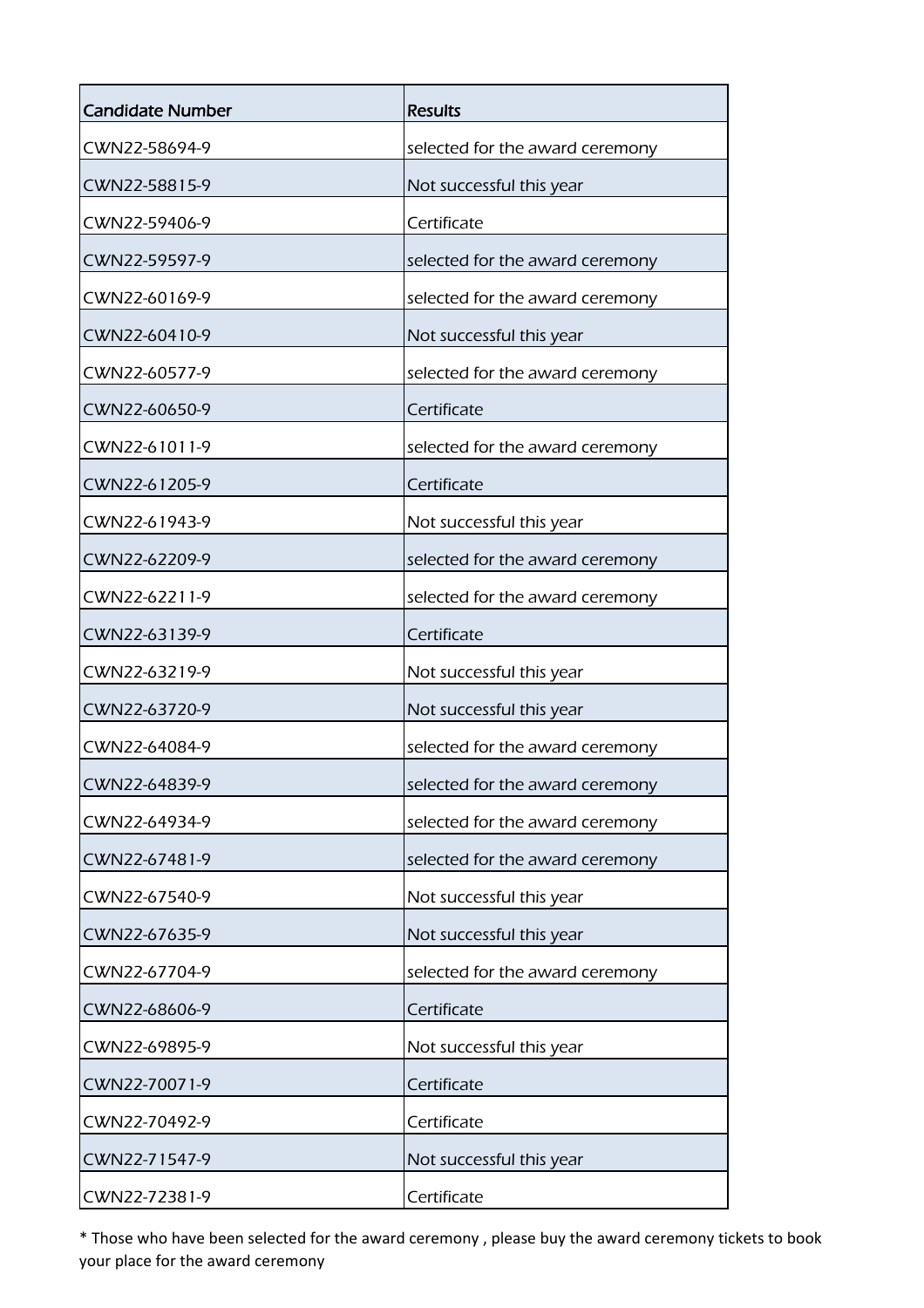| <b>Candidate Number</b> | <b>Results</b>                  |
|-------------------------|---------------------------------|
| CWN22-73560-9           | Not successful this year        |
| CWN22-74036-9           | Certificate                     |
| CWN22-74069-9           | selected for the award ceremony |
| CWN22-74145-9           | selected for the award ceremony |
| CWN22-74683-9           | selected for the award ceremony |
| CWN22-74907-9           | Certificate                     |
| CWN22-74955-9           | selected for the award ceremony |
| CWN22-77654-9           | selected for the award ceremony |
| CWN22-78256-9           | Not successful this year        |
| CWN22-79678-9           | Certificate                     |
| CWN22-81561-9           | Certificate                     |
| CWN22-82361-9           | Certificate                     |
| CWN22-83147-9           | Not successful this year        |
| CWN22-83342-9           | Certificate                     |
| CWN22-84102-9           | selected for the award ceremony |
| CWN22-84950-9           | Not successful this year        |
| CWN22-85168-10          | selected for the award ceremony |
| CWN22-85558-9           | Not successful this year        |
| CWN22-87466-9           | Certificate                     |
| CWN22-87552-9           | selected for the award ceremony |
| CWN22-88011-9           | Not successful this year        |
| CWN22-89453-9           | Not successful this year        |
| CWN22-89739-9           | Not successful this year        |
| CWN22-90565-9           | Certificate                     |
| CWN22-90683-9           | selected for the award ceremony |
| CWN22-92064-9           | selected for the award ceremony |
| CWN22-92886-9           | Not successful this year        |
| CWN22-94902-9           | selected for the award ceremony |
| CWN22-95138-9           | Not successful this year        |